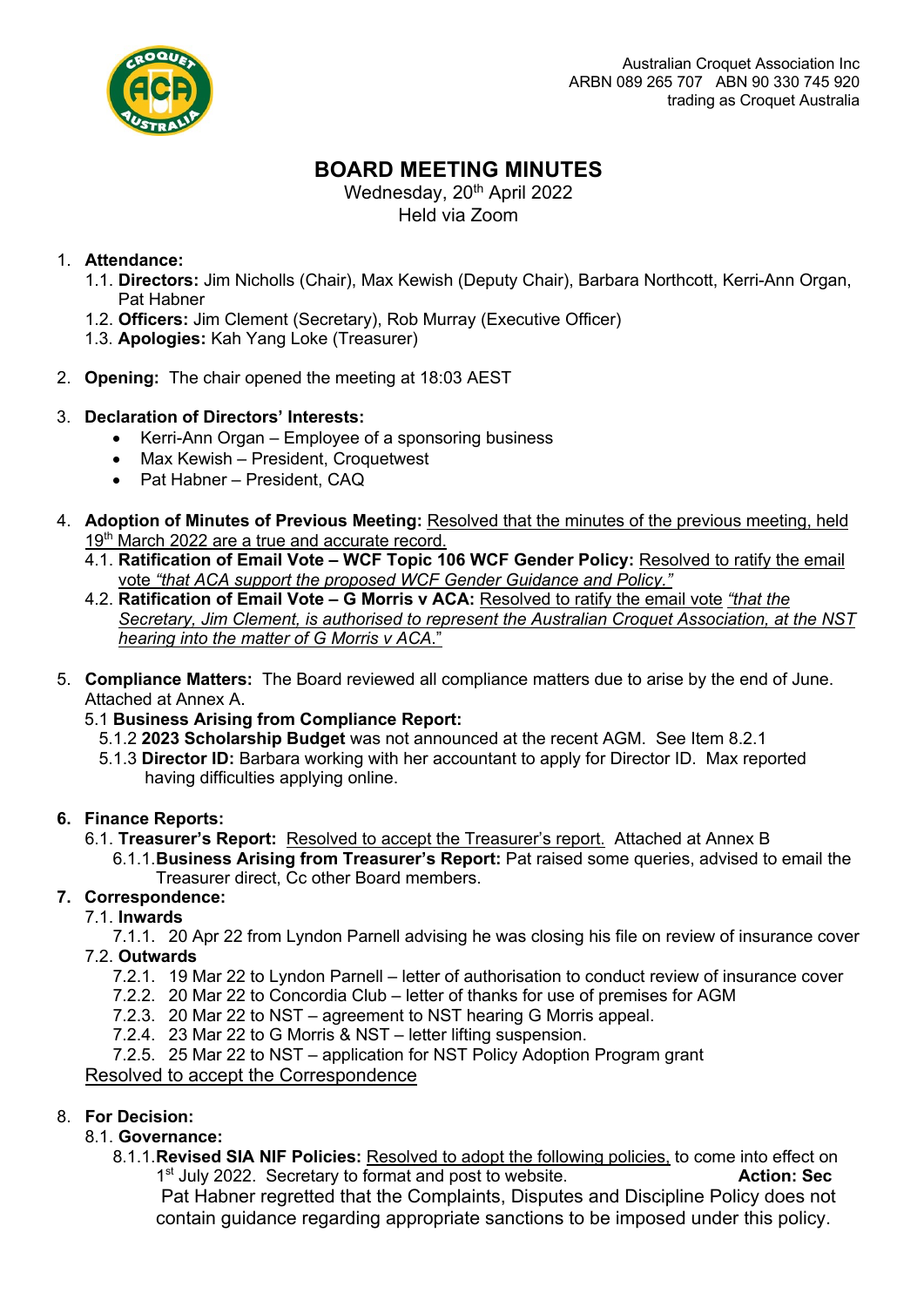- 8.1.1.1. **Child Safeguarding Policy V2:**
- 8.1.1.2. **Complaints Disputes and Discipline Policy V2:**
- 8.1.1.3. **Improper Use of Drugs and Medicines Policy V2:**
- 8.1.1.4. **Member Protection Policy V2:**
- 8.1.2. **SIA (non-NIF) Personal Grievances Policy:** Resolved to adopt the policy. Secretary to post to website. **Action: Sec**
- 8.1.3. **Marketing Committee ToR:** There was discussion regarding the delineation between external marketing of ACA and the sports and internal communication & promotion, following which the Board resolved to change the title of the Publicity Committee to the Marketing Committee and to adopt the Terms of Reference. The Board appointed Pat Habner to the committee and there was discussion regarding a Hall of Fame. **Action: Sec**

### 8.2. **Management:**

- 8.2.1. **2023 Scholarship Program:** Agreed that the details of the 2023 Scholarship program be advised to the State Associations for distribution to individual members. **Action: Sec**
- 8.2.2. **Finance Officer Position:** Resolved that the EO take on the responsibility of the Finance Officer with an increase of up to  $6$  hours per week which the Chair & EO are to determine.

**Action: Chair & EO**

- 8.2.3. **National Programs Director Allocation:** Agreed that responsibility for Board liaison regarding National Programs be:
	- 8.2.3.1. **Recruitment & Retention -** Jim Nicholls
	- 8.2.3.2. **Pathways and Development** Barbara Northcott
	- 8.2.3.3. **Grants and Sponsorship** Pat Habner
	- 8.2.3.4. **Publicity and Marketing** Max Kewish
	- 8.2.3.5. **Communications and Database** Kerri-Ann Organ
	- 8.2.3.6. **Youth Training Program** TBA interim The Board
- 8.3. **Events:**
	- 8.3.1. **2020 MacRob – Ratification of Team Selections:** Jim Nicholls declared a conflict of interest and abstained from voting. Resolved to ratify the selection of the MacRobertson Shield team. Team names to be posted to the website. **Action: Sec Action: Sec**

### 8.4. **WCF:**

- 8.4.1. **Topic 108 - WCF WG on AC Regeneration**: Agreed that Alan Sands be the Australian representative on this WCF group. Secretary to advise WCF. **Action: Sec**
- 8.4.2. **Topic 109 – WCF Events Forward Calendar:** Resolved to vote:
	- 8.4.2.1. against changing the frequency of the Women's GC World Championship (WC)
	- 8.4.2.2. in favour of holding the GC U21 WC as a stand-alone event
	- 8.4.2.3. in favour of a 12 year forward calendar
	- 8.4.2.4. in favour of changing the GC Over 50 WC to a GC Over 65 WC

## **9. For Discussion:**

#### 9.1. **Governance**

- 9.1.1. **National Sport Tribunal Policies:** Resolved to adopt the following policies:
	- 9.1.1.1. **Code of Conduct V1:**
	- 9.1.1.2. **Conduct & Disciplinary Policy V1:**
	- 9.1.1.3. **Review & Appeals Policy V1:**

Secretary to advise States and post to website. **Action: Sec Action: Sec** 

### 9.2. **Management**

- 9.2.1. **Security of Accounts:** Agreed that the Chair and EO discuss security of accounts and of passwords and devise a solution. **Action: Chair & EO**
- 9.2.2. **Electronic Signing of Documents:** EO to investigate DocuSign for all directors
- 9.2.3. **Action: EO**

### 9.2.4. **Matters Arising from Discussion Forum:**

- 9.2.4.1. Secretary to draft ToR for Affiliation Fee WG. **Action: Sec Action: Sec**
- 9.2.4.2. Review of ACA Insurance now to be carried out by Secretary, Chair and Treasurer

**Action: Sec**

9.2.4.3. National Incentive Program – original paper included financial impact statement.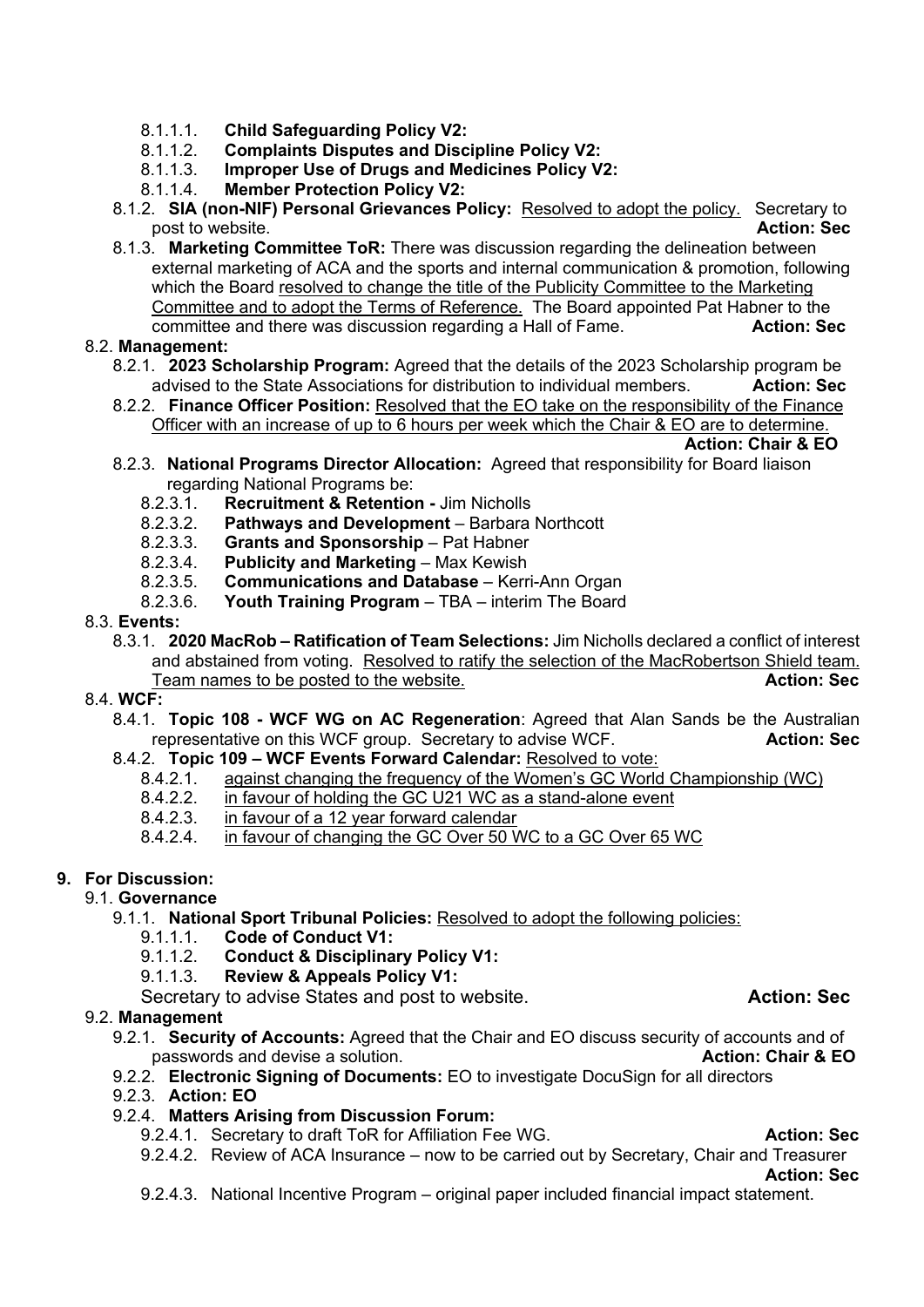9.2.4.4. Reimbursement for Hosting of ACA Events – to be put to Finance Committee.

### **Action: Finance Committee**

- 9.2.5. **Morris v ACA Appeal:** The Board was briefed on the progress of this item.
- 9.2.6. **National Membership Incentive Program:** The Board resolved to adopt the National Incentive Program. **Action: Chair & Academy GM**
- 9.2.7. **CAQ Distributed Report:** Secretary to provide corrected information to CAQ. **Action: Sec**
- 9.2.8. **Board Skills Deficiencies:** EoI for vacant Board positions to call for experience in Risk Management, Project Management & HR **Action: Sec** Action: Sec

### **10. For information:**

- 10.1. **Outstanding Action Items:** The list of outstanding action items was reviewed and amended as appropriate.
- 10.2. **Reports**
	- 10.2.1. **Secretary's Report:** Attached at Annex C
	- 10.2.2. **EO's Report:** Attached at Annex D
	- 10.2.3. **Academy GM's Report:** Attached at Annex E
- 10.3. **Committee Minutes Received:**
	- 10.3.1. **Publicity Committee Minutes –** 8 Dec 21
	- 10.3.2. **Publicity Committee Minutes**  15 Feb 22
	- 10.3.3. **National GC Referee Committee**  28 Mar 22
	- 10.3.4. **Publicity Committee Minutes**  8 Apr 22

### 10.4. **Events:**

10.4.1. **GC Doubles & Singles 7-15 May 22:** The Events Committee decided (30 Mar 22) to proceed with these events, subject to future Covid restrictions.

10.4.2. **2022 Australian Gateball Championships:** report received and distributed to Directors.

- 10.4.3. **2022 & 2025 MacRob:** Possible alternative arrangements were advised.
- 11. **Next Meetings:** 18 May 22 at 18:00 AEST via Zoom

19 & 20 Jun 22 in Canberra *details TBA*

12. **Close:** The chair closed the meeting at 20:44 AEST.

### Attachments: Annex A – Compliance Matters

- Annex B Financial Report
- Annex C Secretary's Report
- Annex D Executive Officer's Report
- Annex E Academy General Manager's Report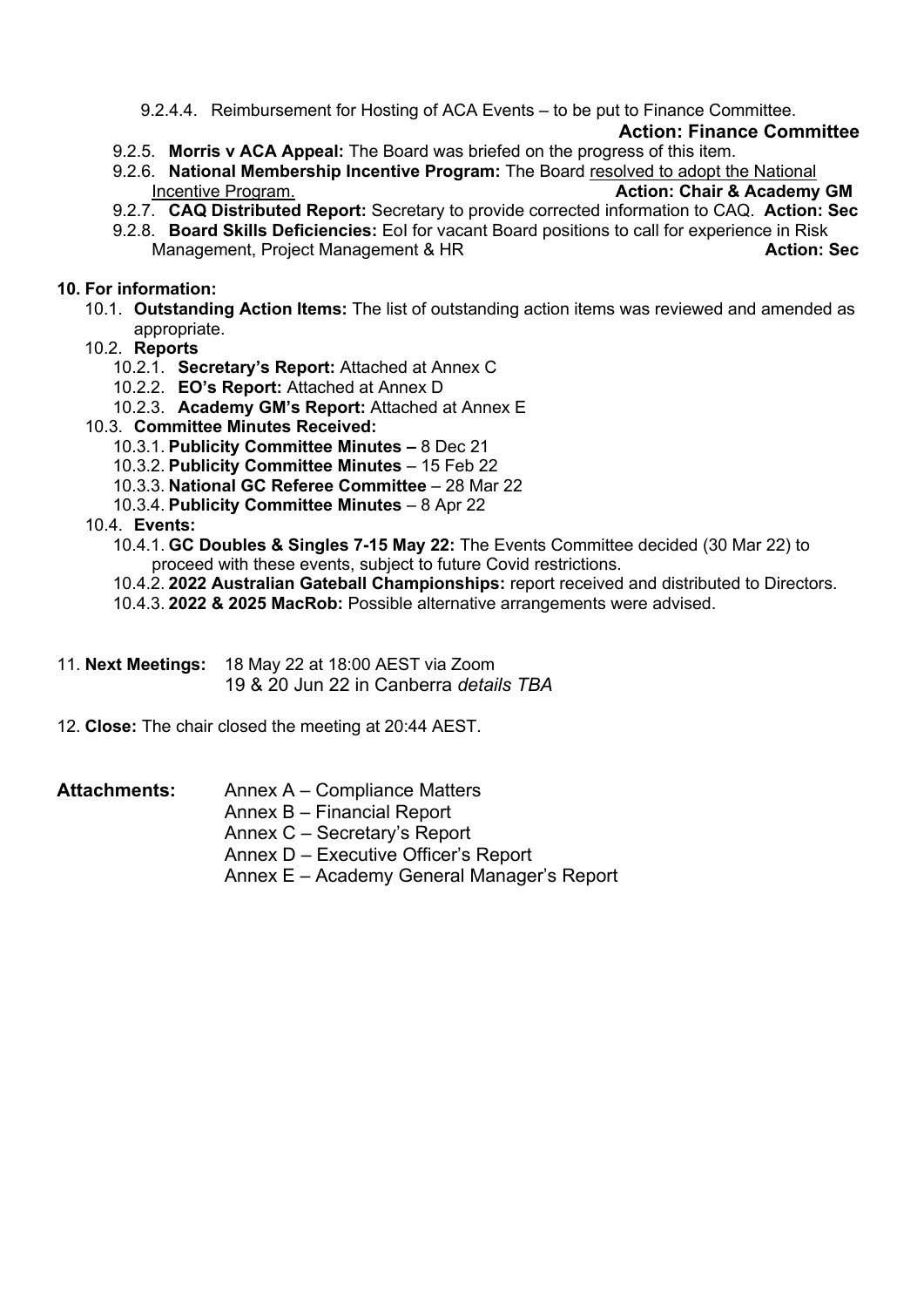

# **Compliance Matters**

| <b>Date</b> | <b>Subject</b> | <b>Action</b>                                           | <b>Reference</b>                  | Who       |
|-------------|----------------|---------------------------------------------------------|-----------------------------------|-----------|
| After AGM   | Incorporation  | <b>Update Board Member list</b><br>with Access Canberra | Associations<br>Incorporation Act | EO        |
| After AGM   | Governance     | <b>Check Director ID</b>                                | <b>ABR</b>                        | Secretary |
| By end Jun  | Incorporation  | <b>Submit Annual Return</b>                             | Associations<br>Incorporation Act | EO        |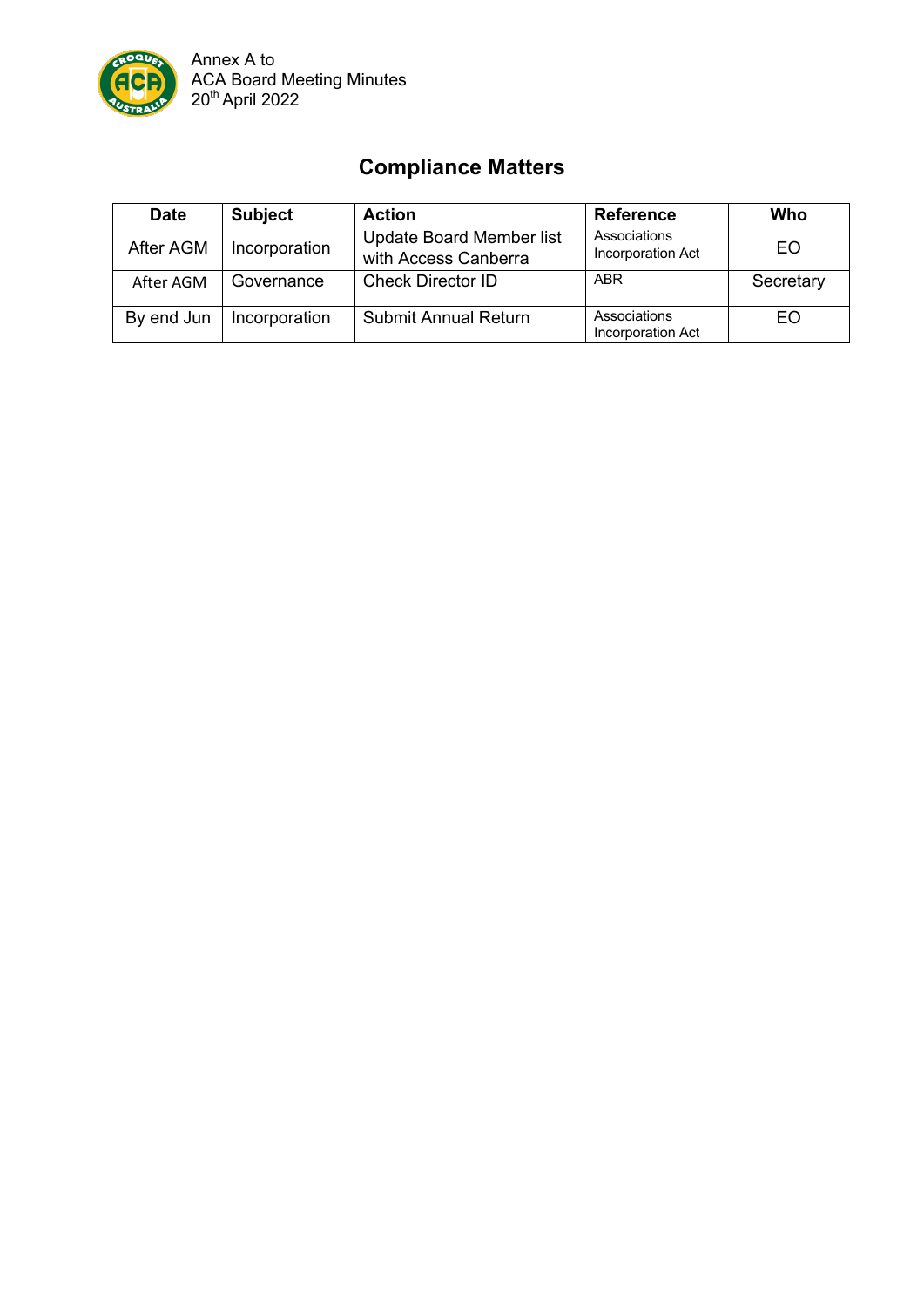

# **March 2022 financial report**

- Total asset \$747,620, total liability \$49,737, total equity \$697,883, net asset \$697,883
- Cash and cash equivalents \$284,926. A substantial increase from February due to the withdrawal of a term deposit from Commbank (\$100,000)
- Strong asset base and cash and cash equivalents
- Net loss of \$3,903 primarily from salaries \$9,339
- Revenue is from affiliation fees (\$6,242) and event entry fee (1,800)
- YTD results is a deficit of \$26,270. This is about \$160,000 below the annual budget for the same period. This is primarily due to the budget expecting \$300,000 of affiliation fee in January 2022 but as of 31 March 2022, the actual affiliation fee received is \$6,242 and the actual expenses incurred to date is below budgeted expenses (\$36,910 vs \$115,540).
- Coaching, publicity, HPM and grant expenses were not incurred in the first quarter of 2022 resulting in much lower expenditure.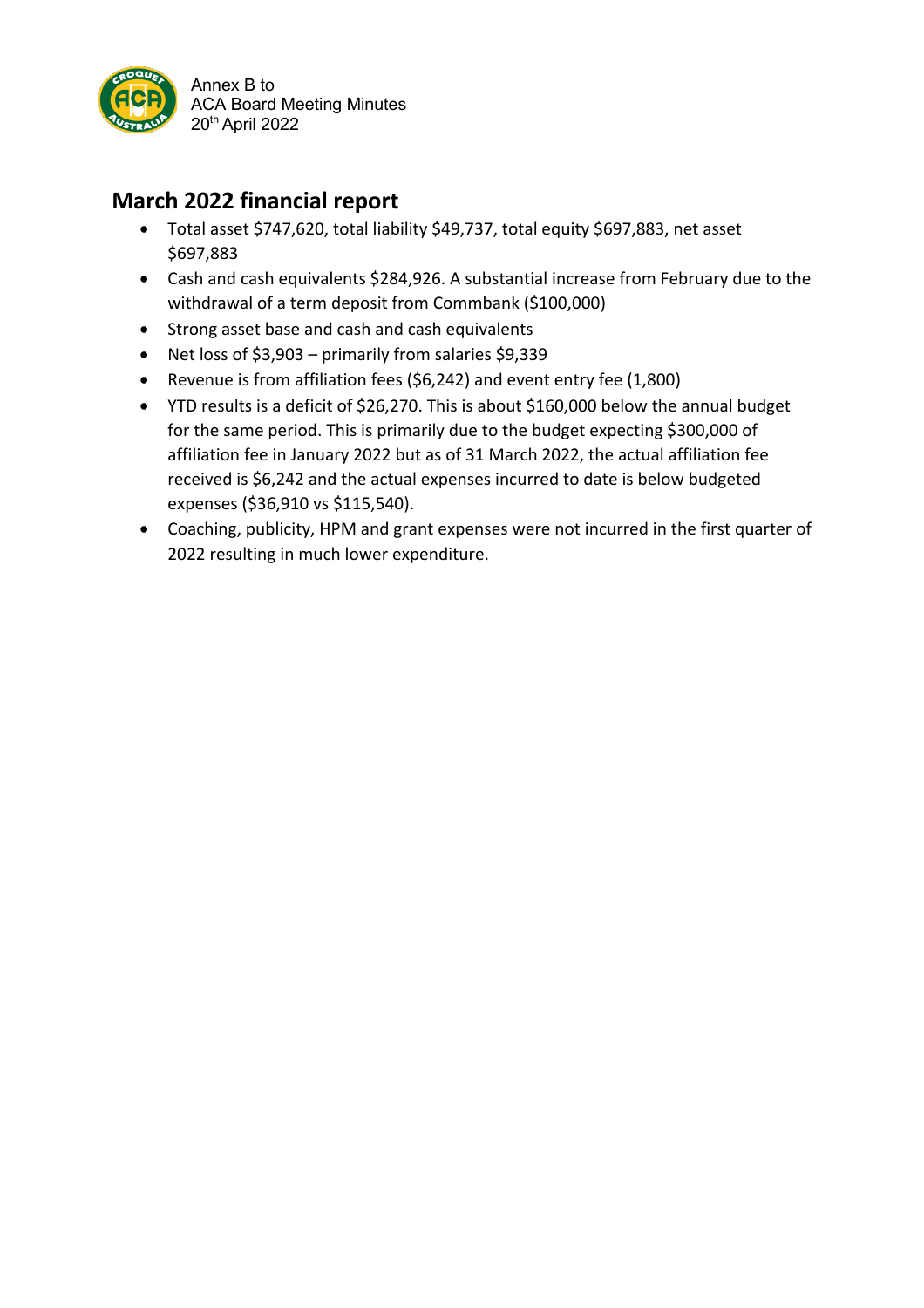

Appendix 1 to Annex B to ACA Board Meeting Minutes 20th April 2022

| <b>Selected Period</b><br><b>Year to Date</b><br>% of YTD Sales<br>% of Sales<br>Income<br>Affiliation- Member/Player<br>\$6,242.27<br>77.60%<br>\$6,242.27<br>\$0.00<br>$0.00\%$<br>\$400.00<br>Advertising income<br>\$1,800.00<br>\$3,981.80<br>Event Entry Fees - Full<br>22.40%<br>Interest<br>\$6.77<br>0.10%<br>\$15.24<br>\$8,049.04<br>100.00%<br>\$10,639.31<br><b>Total Income</b><br><b>Total Cost Of Sales</b><br>\$0.00<br>$0.00\%$<br>\$0.00<br><b>Gross Profit</b><br>\$8,049.04<br>100.00%<br>\$10,639.31<br><b>Expenses</b><br><b>Audit Fees</b><br>\$1,584.00<br>19.70%<br>\$1,584.00<br>\$5.78<br>0.10%<br>\$18.79<br>Bank charges<br>\$77.21<br>\$150.45<br>STRIPE charges<br>1.00%<br>Prizes<br>\$31.82<br>0.40%<br>\$1,981.82 | <b>March 2022</b> |  |  |  |  |  |  |  |
|------------------------------------------------------------------------------------------------------------------------------------------------------------------------------------------------------------------------------------------------------------------------------------------------------------------------------------------------------------------------------------------------------------------------------------------------------------------------------------------------------------------------------------------------------------------------------------------------------------------------------------------------------------------------------------------------------------------------------------------------------|-------------------|--|--|--|--|--|--|--|
|                                                                                                                                                                                                                                                                                                                                                                                                                                                                                                                                                                                                                                                                                                                                                      |                   |  |  |  |  |  |  |  |
|                                                                                                                                                                                                                                                                                                                                                                                                                                                                                                                                                                                                                                                                                                                                                      |                   |  |  |  |  |  |  |  |
|                                                                                                                                                                                                                                                                                                                                                                                                                                                                                                                                                                                                                                                                                                                                                      |                   |  |  |  |  |  |  |  |
|                                                                                                                                                                                                                                                                                                                                                                                                                                                                                                                                                                                                                                                                                                                                                      | 58.70%            |  |  |  |  |  |  |  |
|                                                                                                                                                                                                                                                                                                                                                                                                                                                                                                                                                                                                                                                                                                                                                      | 3.80%             |  |  |  |  |  |  |  |
|                                                                                                                                                                                                                                                                                                                                                                                                                                                                                                                                                                                                                                                                                                                                                      | 37.40%            |  |  |  |  |  |  |  |
|                                                                                                                                                                                                                                                                                                                                                                                                                                                                                                                                                                                                                                                                                                                                                      | 0.10%             |  |  |  |  |  |  |  |
|                                                                                                                                                                                                                                                                                                                                                                                                                                                                                                                                                                                                                                                                                                                                                      | 100.00%           |  |  |  |  |  |  |  |
|                                                                                                                                                                                                                                                                                                                                                                                                                                                                                                                                                                                                                                                                                                                                                      | 0.00%             |  |  |  |  |  |  |  |
|                                                                                                                                                                                                                                                                                                                                                                                                                                                                                                                                                                                                                                                                                                                                                      | 100.00%           |  |  |  |  |  |  |  |
|                                                                                                                                                                                                                                                                                                                                                                                                                                                                                                                                                                                                                                                                                                                                                      |                   |  |  |  |  |  |  |  |
|                                                                                                                                                                                                                                                                                                                                                                                                                                                                                                                                                                                                                                                                                                                                                      | 14.90%            |  |  |  |  |  |  |  |
|                                                                                                                                                                                                                                                                                                                                                                                                                                                                                                                                                                                                                                                                                                                                                      | 0.20%             |  |  |  |  |  |  |  |
|                                                                                                                                                                                                                                                                                                                                                                                                                                                                                                                                                                                                                                                                                                                                                      | 1.40%             |  |  |  |  |  |  |  |
|                                                                                                                                                                                                                                                                                                                                                                                                                                                                                                                                                                                                                                                                                                                                                      | 18.60%            |  |  |  |  |  |  |  |
| <b>Uniforms</b><br>0.00%<br>\$0.00<br>\$593.00                                                                                                                                                                                                                                                                                                                                                                                                                                                                                                                                                                                                                                                                                                       | 5.60%             |  |  |  |  |  |  |  |
| \$0.00<br>0.00%<br>\$1,311.36<br>Hires - Events                                                                                                                                                                                                                                                                                                                                                                                                                                                                                                                                                                                                                                                                                                      | 12.30%            |  |  |  |  |  |  |  |
| \$0.00<br><b>New Club Grants</b><br>0.00%<br>\$1,500.00                                                                                                                                                                                                                                                                                                                                                                                                                                                                                                                                                                                                                                                                                              | 14.10%            |  |  |  |  |  |  |  |
| Grant Plan<br>\$453.75<br>5.60%<br>\$453.75                                                                                                                                                                                                                                                                                                                                                                                                                                                                                                                                                                                                                                                                                                          | 4.30%             |  |  |  |  |  |  |  |
| \$109.09<br>1.40%<br>\$960.27<br><b>Computer Expenses</b>                                                                                                                                                                                                                                                                                                                                                                                                                                                                                                                                                                                                                                                                                            | 9.00%             |  |  |  |  |  |  |  |
| Web design expenses<br>\$0.00<br>$0.00\%$<br>\$272.16                                                                                                                                                                                                                                                                                                                                                                                                                                                                                                                                                                                                                                                                                                | 2.60%             |  |  |  |  |  |  |  |
| \$351.93<br>4.40%<br>\$1,023.79<br><b>Consultancy Fees</b>                                                                                                                                                                                                                                                                                                                                                                                                                                                                                                                                                                                                                                                                                           | 9.60%             |  |  |  |  |  |  |  |
| Marketing<br>\$0.00<br>0.00%<br>\$700.00                                                                                                                                                                                                                                                                                                                                                                                                                                                                                                                                                                                                                                                                                                             | 6.60%             |  |  |  |  |  |  |  |
| \$310.14<br>Postage, Freight and<br>\$0.00<br>0.00%<br>Courier                                                                                                                                                                                                                                                                                                                                                                                                                                                                                                                                                                                                                                                                                       | 2.90%             |  |  |  |  |  |  |  |
| \$822.42<br>10.20%<br>S&W Superannuation<br>\$2,332.32                                                                                                                                                                                                                                                                                                                                                                                                                                                                                                                                                                                                                                                                                               | 21.90%            |  |  |  |  |  |  |  |
| S&W Salaries & Wages<br>\$8,516.50<br>105.80%<br>\$23,615.50                                                                                                                                                                                                                                                                                                                                                                                                                                                                                                                                                                                                                                                                                         | 222.00%           |  |  |  |  |  |  |  |
| Telephone and Internet<br>\$0.00<br>0.00%<br>\$102.21<br>Charges                                                                                                                                                                                                                                                                                                                                                                                                                                                                                                                                                                                                                                                                                     | 1.00%             |  |  |  |  |  |  |  |
| <b>Total Expenses</b><br>\$11,952.50<br>148.50%<br>\$36,909.56                                                                                                                                                                                                                                                                                                                                                                                                                                                                                                                                                                                                                                                                                       | 346.90%           |  |  |  |  |  |  |  |
| <b>Operating Profit</b><br>(\$3,903.46)<br>-48.50%<br>(\$26,270.25)                                                                                                                                                                                                                                                                                                                                                                                                                                                                                                                                                                                                                                                                                  | -246.90%          |  |  |  |  |  |  |  |
| Net Profit/(Loss)<br>(\$3,903.46)<br>-48.50%<br>(\$26,270.25)                                                                                                                                                                                                                                                                                                                                                                                                                                                                                                                                                                                                                                                                                        | -246.90%          |  |  |  |  |  |  |  |

# **Profit & Loss [With Year to Date]**

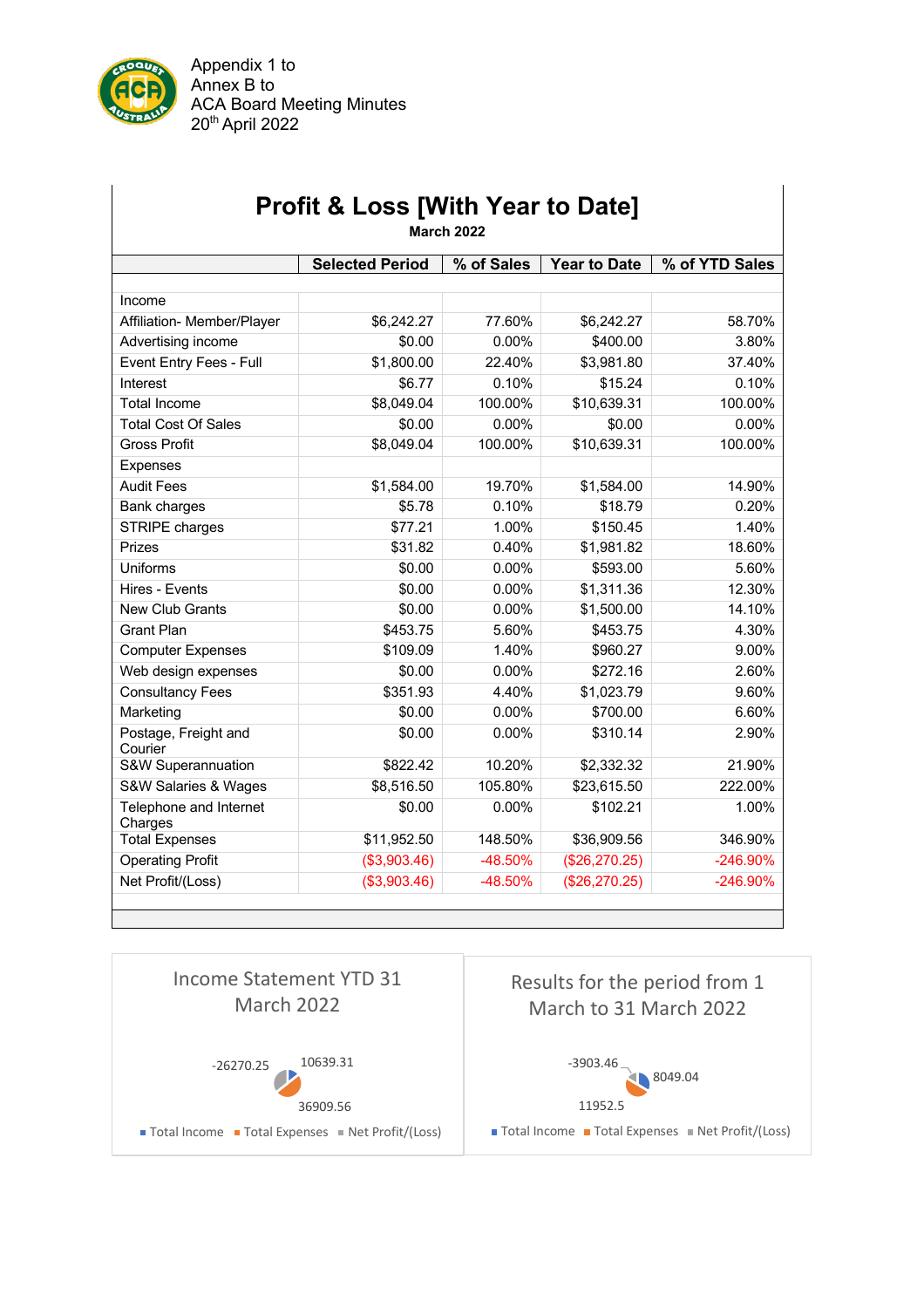

Appendix 2 to Annex B to ACA Board Meeting Minutes 20th April 2022

| <b>Balance Sheet</b><br>As of March 2022 |               |               |              |  |  |  |
|------------------------------------------|---------------|---------------|--------------|--|--|--|
|                                          |               |               |              |  |  |  |
| <b>Assets</b>                            |               |               |              |  |  |  |
| <b>Current Assets</b>                    |               |               |              |  |  |  |
| <b>Treasurer's Account</b>               | \$284,926.12  |               |              |  |  |  |
| Overseas payments account                | \$1.00        |               |              |  |  |  |
| <b>QANTAS Card</b>                       | \$1,568.31    |               |              |  |  |  |
| <b>Customer Electronic Payments</b>      | (\$60.00)     |               |              |  |  |  |
| TD 471050245779 11 Nov 2020              | \$60,000.00   |               |              |  |  |  |
| BT Investment C11731060                  | \$174,498.65  |               |              |  |  |  |
| MLC Investment 35368672                  | \$165,612.38  |               |              |  |  |  |
| TD471050245154 16 Aug 2021               | \$40,000.00   |               |              |  |  |  |
| <b>Trade Debtors</b>                     | \$6,436.25    |               |              |  |  |  |
| <b>Electronic Clearing Account</b>       | (\$0.50)      |               |              |  |  |  |
| Stock on Hand                            | \$7,607.98    |               |              |  |  |  |
| <b>Fixed Assets</b>                      |               |               |              |  |  |  |
| <b>Croquet Equipment</b>                 | \$20,356.91   |               |              |  |  |  |
| Less Accum Depn Croq Eq                  | (\$14,314.36) |               |              |  |  |  |
| Office Equipment                         | \$135.46      |               |              |  |  |  |
| Less Acc Depn Off Equip                  | (\$135.44)    |               |              |  |  |  |
| <b>Gateball Equipment</b>                | \$5,075.99    |               |              |  |  |  |
| Less Acc Depn Gateball Eq                | (\$4,088.80)  |               |              |  |  |  |
| <b>Total Assets</b>                      |               |               | \$747,619.95 |  |  |  |
|                                          |               |               |              |  |  |  |
| <b>Liabilities</b>                       |               |               |              |  |  |  |
| Suspense - liability                     |               | \$90.00       |              |  |  |  |
| <b>Trade Creditors</b>                   |               | \$540.00      |              |  |  |  |
| <b>Accrued Expenses</b>                  |               | \$1,742.40    |              |  |  |  |
| Income in Advance                        |               | \$16,911.00   |              |  |  |  |
| <b>Grant Liability</b>                   |               | \$7,000.00    |              |  |  |  |
| <b>GST Collected</b>                     |               | \$801.52      |              |  |  |  |
| <b>GST Paid</b>                          |               | \$422.82      |              |  |  |  |
| PAYG and Superannuation payabl           |               | \$12,466.05   |              |  |  |  |
| Provision for Annual Leave               |               | \$9,763.25    |              |  |  |  |
| <b>Total Liabilities</b>                 |               |               | \$49,737.04  |  |  |  |
| <b>Net Assets</b>                        |               |               | \$697,882.91 |  |  |  |
|                                          |               |               |              |  |  |  |
| <b>Equity</b>                            |               |               |              |  |  |  |
| <b>Retained Earnings</b>                 |               | \$611,841.16  |              |  |  |  |
| <b>International Fund</b>                |               | \$112,312.00  |              |  |  |  |
| <b>Current Year Earnings</b>             |               | (\$26,270.25) |              |  |  |  |
| <b>Total Equity</b>                      |               |               | \$697,882.91 |  |  |  |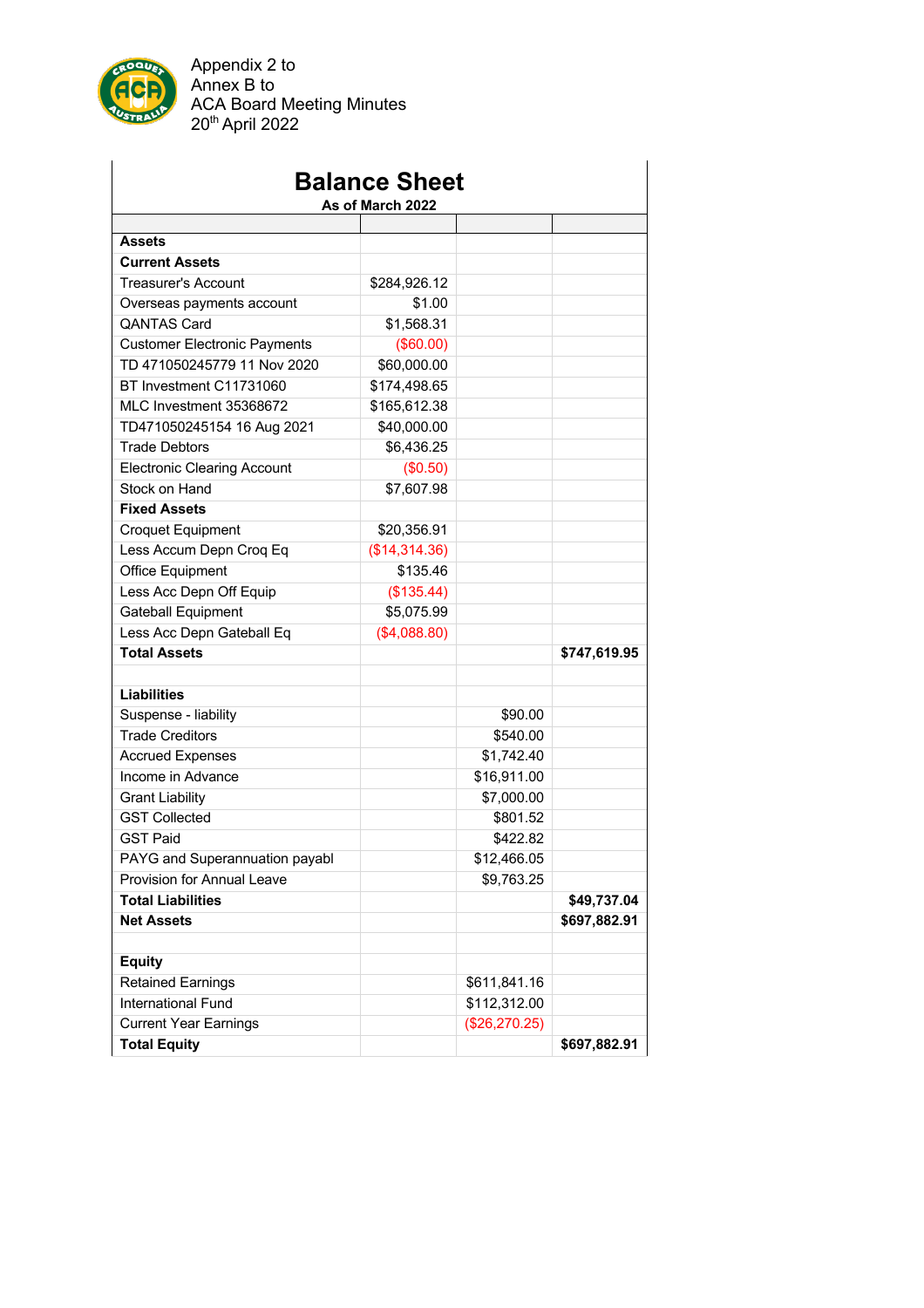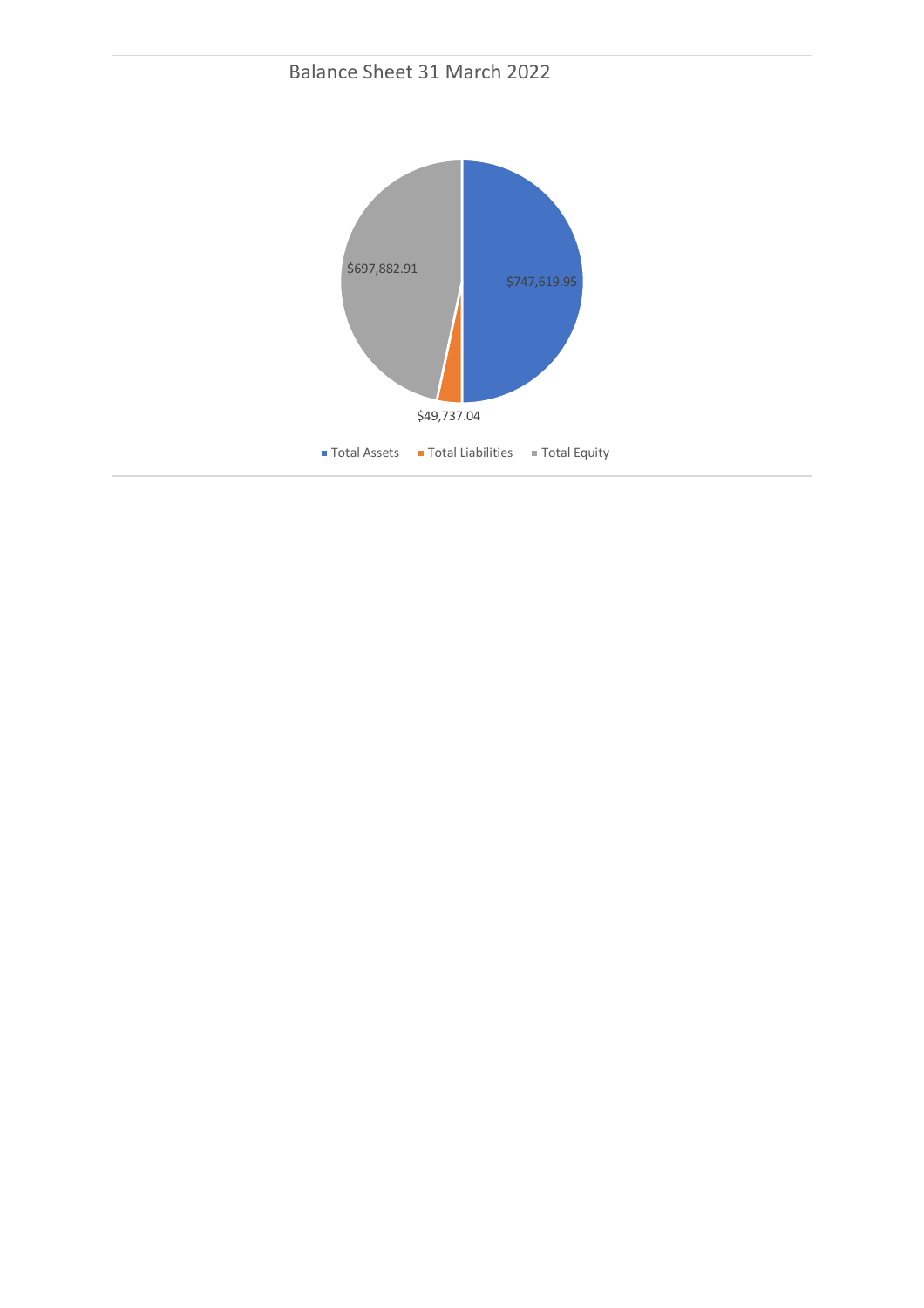

Annex C to ACA Board Meeting Minutes 19th March 2022

# **Secretary's Report**

### **Minutes**

The minutes of the 19<sup>th</sup> March 2022 AGM, Discussion Forum and Board meeting were uploaded to the website and distributed to the State Associations on 20<sup>th</sup> March 2022 (AGM & Forum minutes) and 23rd March 2022 (Board meeting minutes)

### **Action Items from 19th March 2022 Board Meeting:**

- **Outstanding Items:** 
	- o Item 8.2.1 Revision of TRegs
	- o Item 8.3.2 Printing & Distribution of GC Rule Books  $6<sup>th</sup>$  Edition: ongoing

### **Other Matters**

- **2022 WCF GCWC:** The WCF S-G was advised of Australia's nominations for the 2020 WCF GCWC at 19:40 AEDT 3 Mar 22 (the deadline being midnight UCT 3 Mar 22))
- **Discipline of Members Policy:** This policy is required under the Constitution for matters that do not fall under the existing *Member Protection Policy* or matters covered by the *Complaints, Disputes and Disciplines Policy* which comes into effect of 31<sup>st</sup> March 2022. The policy was drafted and voted upon via an email vote and posted to the website.

Holme P

Jim Clement Secretary to the Board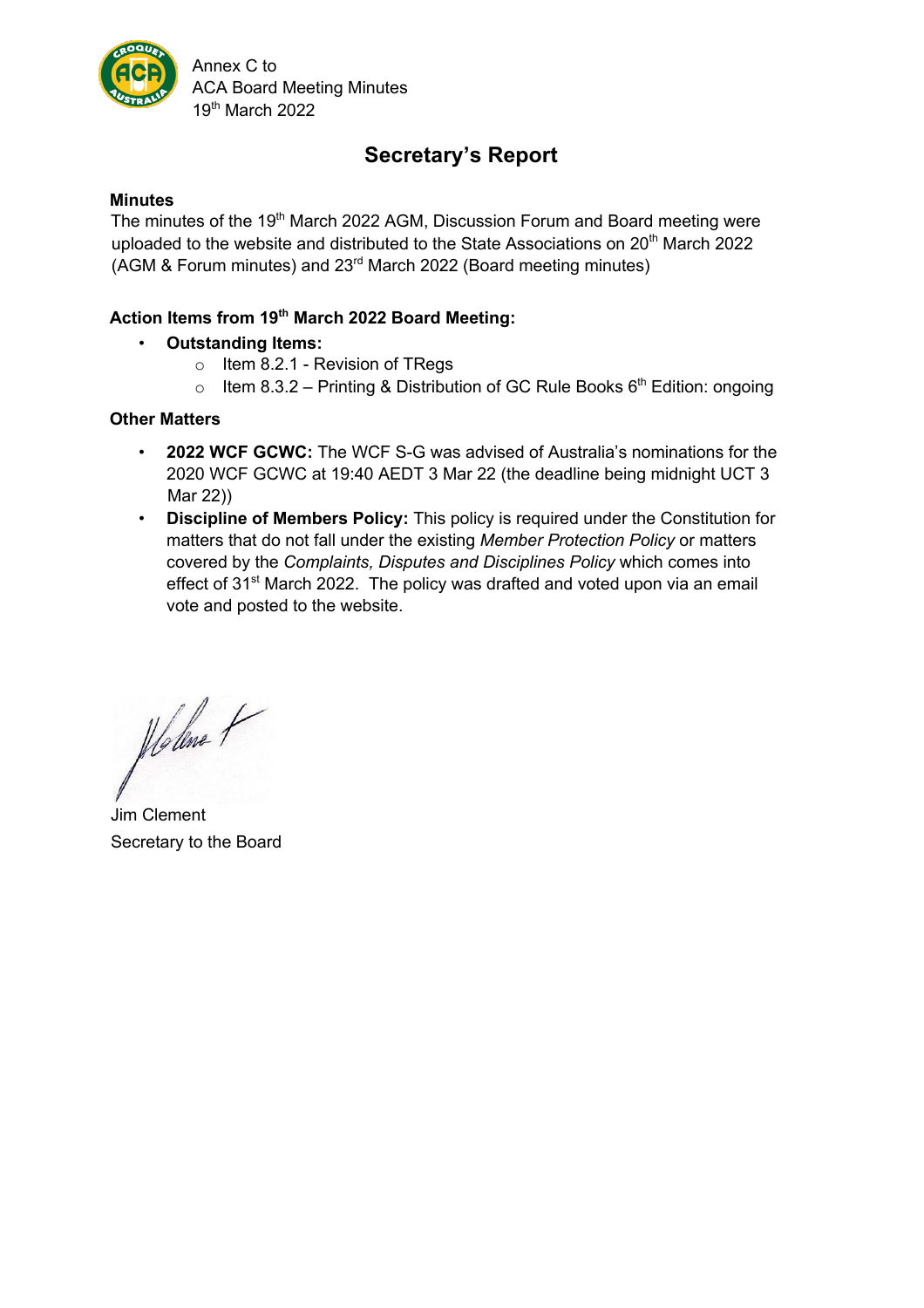

Annex D to ACA Board Meeting Minutes 20th April 2022

# **Executive Officer's Report**

### **Events**

# **Golf Croquet Open**

## **GC Doubles**

Golf Croquet Open Doubles event is scheduled for the 7-10<sup>th</sup> of May. As at the  $10<sup>th</sup>$  of April there has been entries for 8 pairs received.

# **GC Singles**

Golf Croquet Open Singles event is scheduled for the 11-15<sup>th</sup> of May. As at the  $10<sup>th</sup>$  of April there has been 35 entries received.

## **AC Gold Medal**

The AC Gold Medal was postponed from March until later in the year when all States could be represented by their individual State winner. The tentative date has been scheduled as late October to coincide with the AC Open. This would be either before the Doubles or after the Singles events.

## **MacRob Selections – Agenda Item 8.3.1**

ACA HPM, Peter Landrebe emailed on behalf of the Chair of the AC Selections Committee requesting that the Board ratify the team selected for the MacRob Championships. See attached email under Item 8.3.1.

Also, the request was made to have the three selected reserves attend training in the lead up to the event and that the first selected reserve attend the event in Melbourne in case of any Covid related issues.

### **ACA email Accounts**

New email accounts have been created for the ACA Integrity Manager and ACA Complaints Officer. The email accounts are:

integrity@croquet-australia.com.au

complaintsofficer@croquet-australia.com.au

### **Audit**

Invoice for the audit services provided by Assurance Matters was paid on the 18<sup>th</sup> of March.